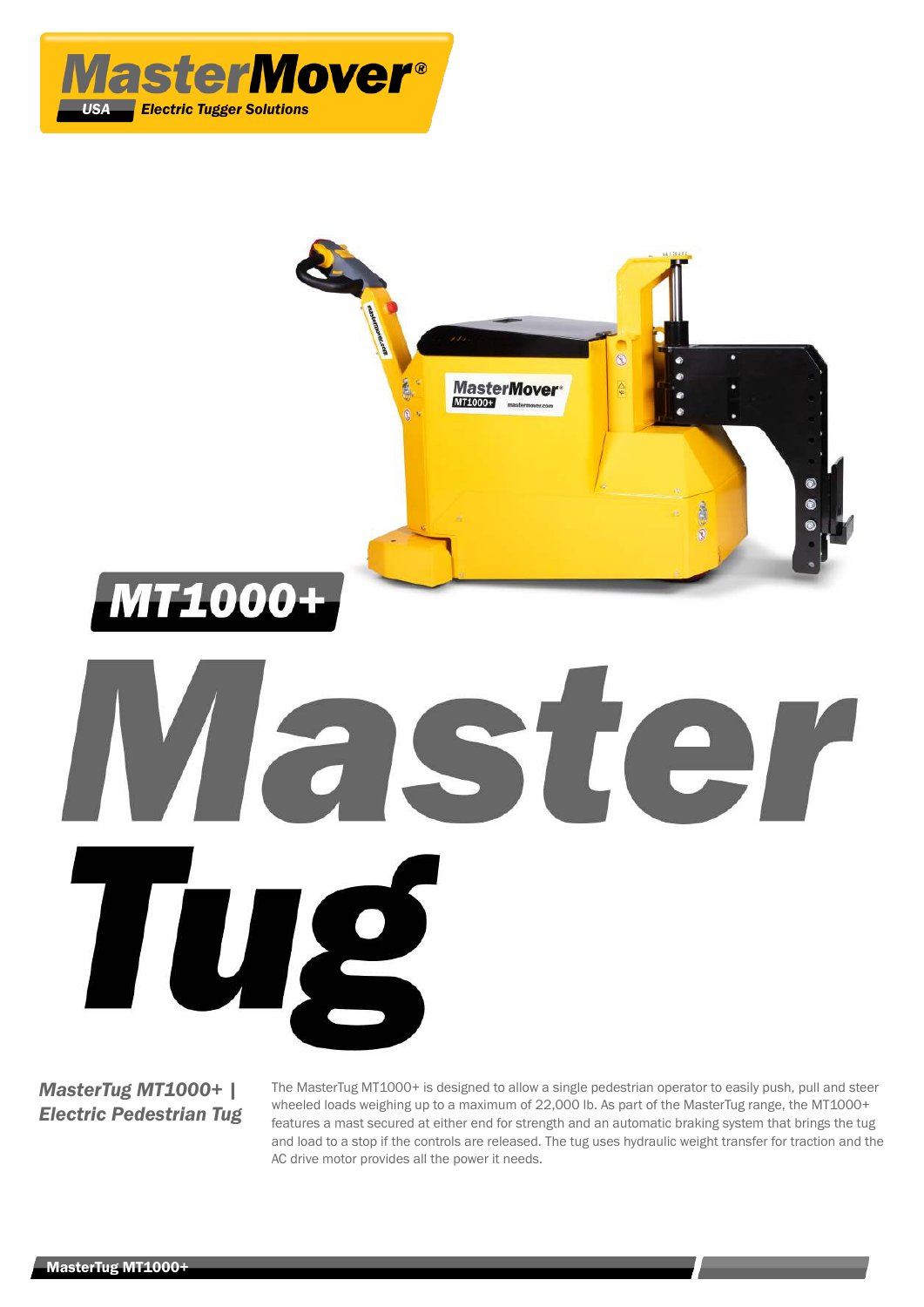**Industries** Suitable for use in a wide range of applications and sectors







Airports **Aerospace** Aerospace **Plastic and Metal Extrusion** Engine, Pump and Generator

# **KeyBenefits** 1 year full guarantee

- Battery monitoring system
- FEA tested steel chassis

*ProductDimensions*

• Dual secured mast

- AC drive motor
	- Self-adjusting castor guard
	- Hydraulic weight transfer







**SafetyFeatures** See our website for full technical details



Self-adjusting castor guard for foot protection









Anti-crush button **Emergency stop button** Emergency stop button





\*"Maximum load weight" is only a recommendation that we arrive at by estimating rolling resistance. Your environment and wheel type may affect this figure which is why we carry out a detailed technical evaluation on every project. All of our calculations include a "safe work load" factor to ensure safe operation in all circumstances.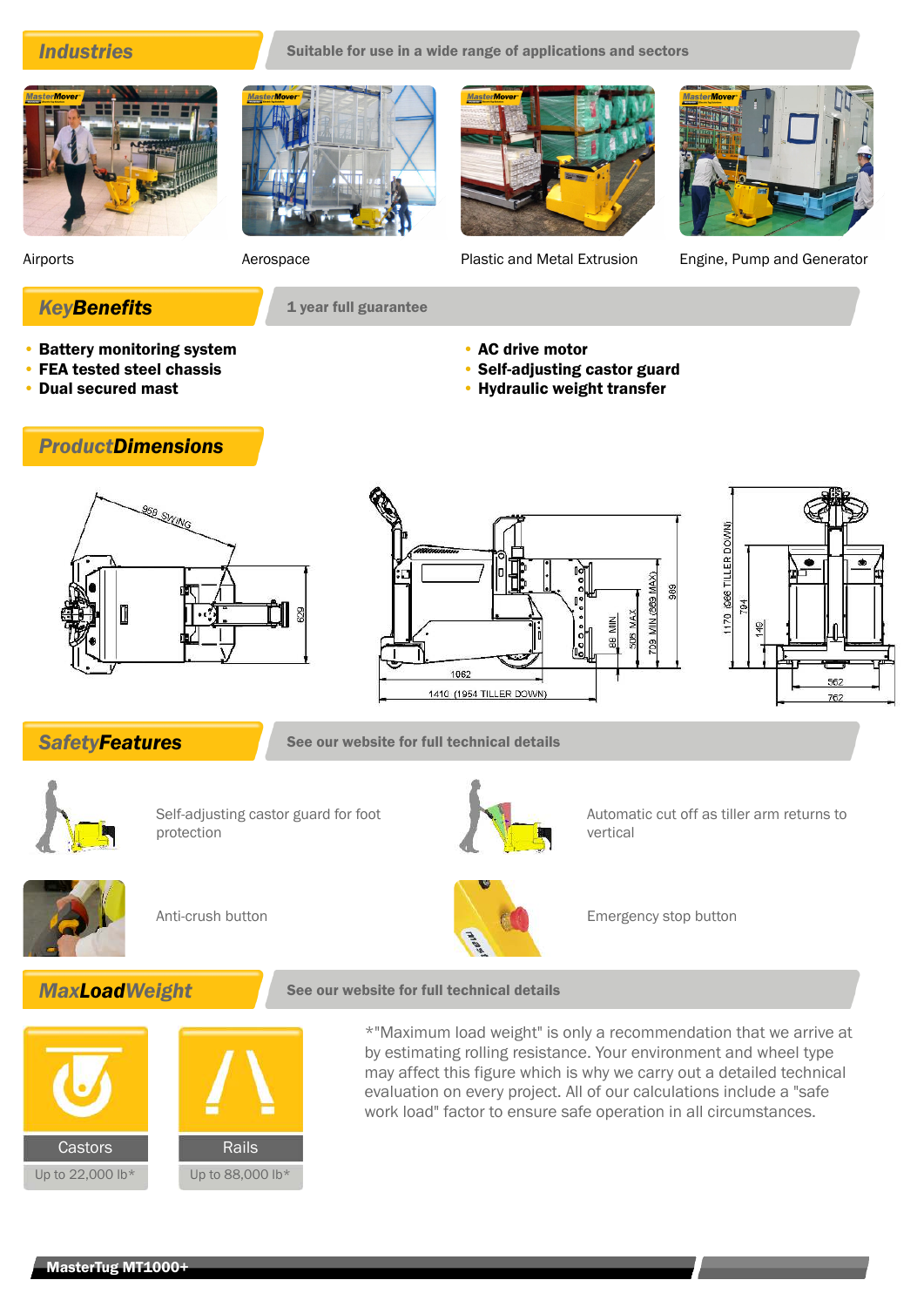| Product code                      | MT1000+              |
|-----------------------------------|----------------------|
| Recommended load weight - Castors | 22000 lbs            |
| Recommended load weight - Rails   | 88200 lbs            |
| Machine weight including battery  | 1100 lbs             |
| Drive type                        | Electric AC          |
| Parking brake                     | Electromagnetic      |
| Drive wheel type                  | Polyurethane         |
| Drive motor power                 | $2$ kW               |
| Controller type                   | AC                   |
| Variable machine speed            | $0.1$ mph $-3.1$ mph |
| Ingress Protection                | IP44                 |

#### Battery options

Battery pack - sealed - 179Ah 24V - interchangeable

### Charging options

Charger - internal - 20A 24V - 110V-240V Charger - external - 30A 24V - 110V-240V

#### Additional equipment

| _____                                             |  |
|---------------------------------------------------|--|
| Option - battery protection system                |  |
| Option - lifting and anchoring points             |  |
| Option - wireless control handset                 |  |
| Option - two speed selector switch                |  |
| Option - flashing safety light and motion bleeper |  |

### Male coupling options

Coupling - male - height adjustable combi - large Coupling - male - height adjustable box - large Coupling - channel coupling body

### Female coupling options

| Coupling - female - combi - large |  |
|-----------------------------------|--|
| Coupling - female - box - large   |  |